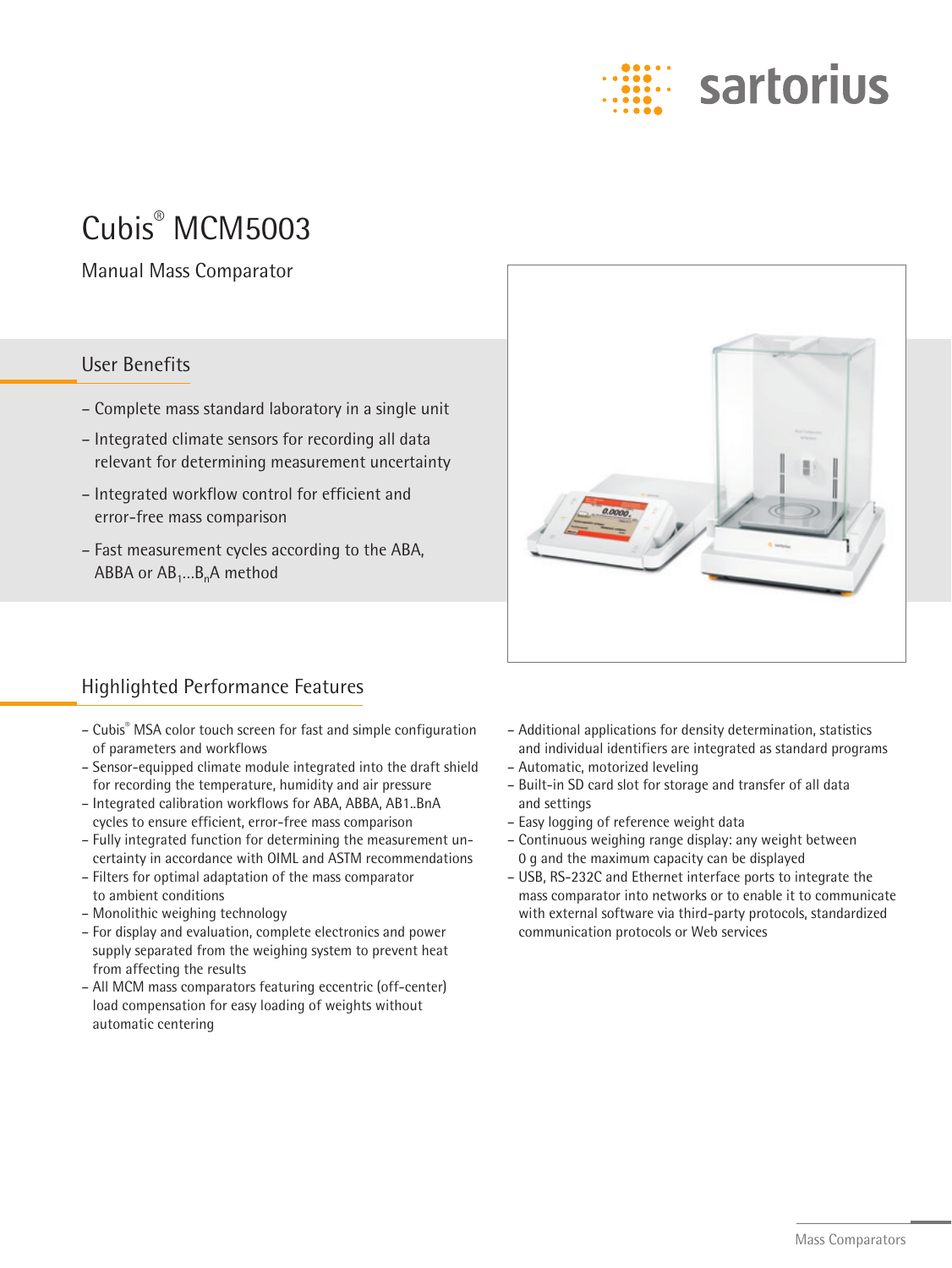### Technical Specifications

| <b>Metrological Specifications</b>                  |                            |
|-----------------------------------------------------|----------------------------|
| Maximum capacity                                    | 5100 q                     |
| Application range                                   | $0 - 5100$ q               |
| Readability                                         | 1 mg                       |
| Repeatability, optimal <sup>1</sup> )               | 0.5 <sub>mg</sub>          |
| Repeatability, standard $E^2$ )                     | 0.8 <sub>mg</sub>          |
| Repeatability, E $\frac{1}{10}$ load <sup>2</sup> ) | 0.5 <sub>mg</sub>          |
| Repeatability standard, $F^3$ )                     | 1.5 <sub>mq</sub>          |
| Electronic weighing range<br>and tare range         | 5100 q                     |
| Linearity                                           | 3 <sub>mg</sub>            |
| Eccentric load deviation                            | $300 \mu q \mid \text{mm}$ |
| Stabilization time                                  | 3 <sub>s</sub>             |
| Cycle time, ABBA in s                               | 90 <sub>s</sub>            |
|                                                     |                            |

| <b>Basic Equipment</b>            |                                                                                                          |
|-----------------------------------|----------------------------------------------------------------------------------------------------------|
| Interfaces                        | RS232C USB   LAN                                                                                         |
| <i>isoCAL</i>                     |                                                                                                          |
| Draft shield                      |                                                                                                          |
| Application programs              | Basic weighing, mass unit<br>conversion, individual<br>identifiers, density<br>determination, statistics |
| Below-comparator weighing<br>port |                                                                                                          |
| Air temperature sensor            |                                                                                                          |
| Air humidity sensor               |                                                                                                          |
| Air pressure sensor               |                                                                                                          |
| PC connecting cable               | USB                                                                                                      |

| <b>Ambient Conditions</b>                  |                                       |
|--------------------------------------------|---------------------------------------|
| Permissible operating<br>temperature range | 10-30 $°C$                            |
| Recommended operating<br>temperature       | 22 °C                                 |
| Temperature fluctuations                   | $0.3^{\circ}$ C/h $0.5^{\circ}$ C/12h |
| Max. air current                           | $< 0.2$ m/s                           |
| Humidity range                             | $40 - 70 %$                           |
| Humidity fluctuations                      | $5\%$ 4 h                             |
| Power supply                               | 100-240 V AC/50-60 Hz                 |
| Power consumption                          | $<$ 35 VA                             |

| <b>Dimensions</b>                         |                                |
|-------------------------------------------|--------------------------------|
| Weighing pan diameter                     | $136 \times 136$ mm            |
| Sample size $(D \times H)$                | $130 \times 200$ mm            |
| Weigh cell $(W \times D \times H)$        | $240 \times 276 \times 373$ mm |
| Electronic unit ( $W \times D \times H$ ) | $239 \times 320 \times 56$ mm  |
| Net weight                                | 15 kg                          |
| Gross weight                              | 22.5 kg                        |
| Number of packages                        | 1                              |
| Packaging data 1                          | $83 \times 45 \times 59$ cm    |
| Optimal height for setup                  | 800 mm                         |
|                                           |                                |
| Applications                              |                                |
| OIML R111, class E1                       | 5 kg                           |
| OIML R111, class E2                       | $2 - 5$ kg                     |
| OIML R111, class F1                       | $500 g - 5 kg$                 |
| OIML R111, class F2                       | $200$ g $-5$ kg                |
| OIML R111, class M1                       |                                |
| OIML R111, class M2                       |                                |
| OIML R111, class M3                       |                                |
| ASTM E617, class 0                        | $2 - 5$ kg                     |
| ASTM E617, class 1                        | $1 - 5$ kg                     |
| ASTM E617, class 2                        | $500$ g $-5$ kg                |
| ASTM E617, class 3                        | $300 g - 5 kg$                 |
| ASTM E617, class 4                        |                                |
| ASTM E617, class 5                        |                                |
| ASTM E617, class 6                        |                                |
|                                           |                                |